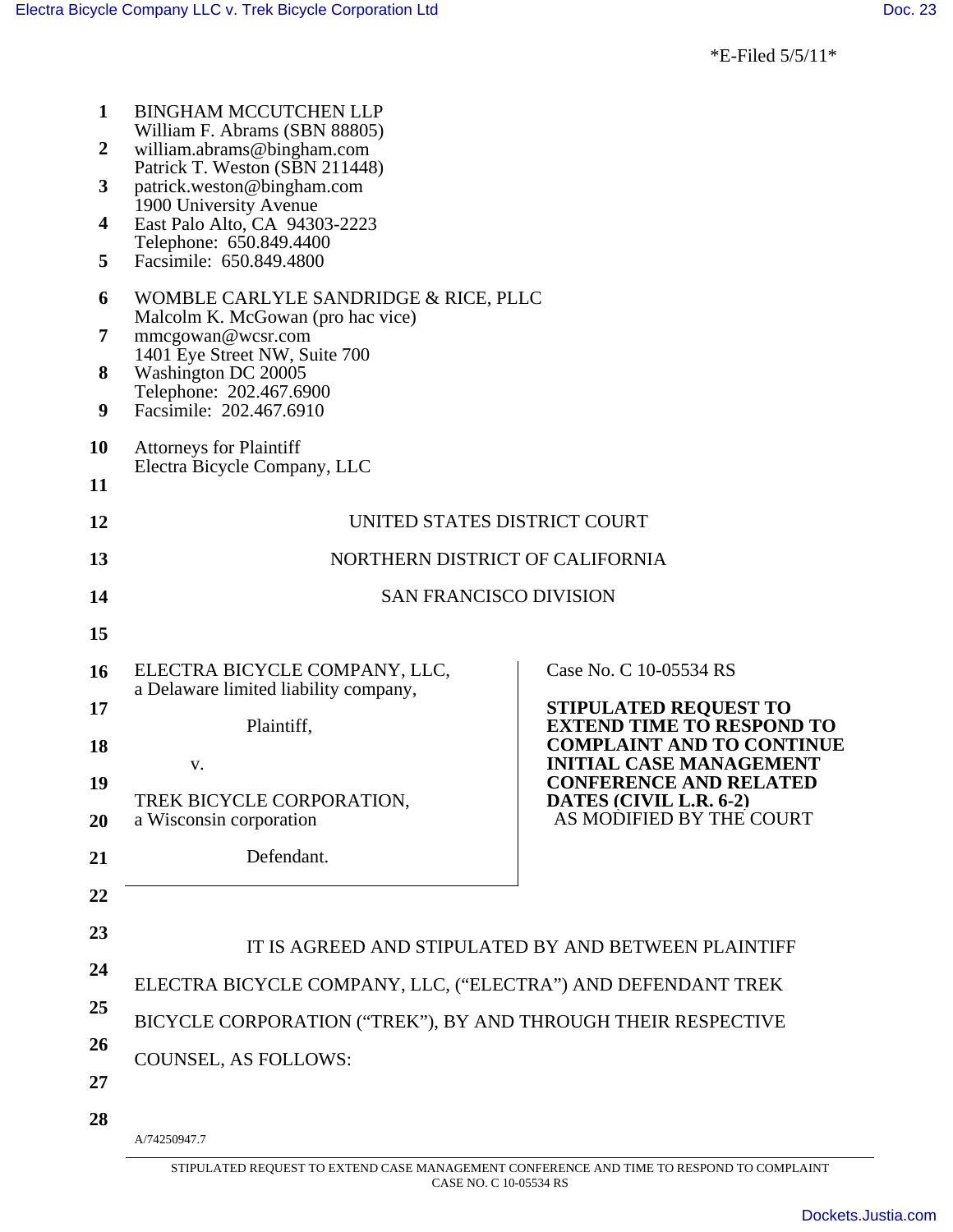| $\mathbf{1}$            | Electra and Trek are engaged in good-faith discussions regarding a<br>1.                           |  |  |
|-------------------------|----------------------------------------------------------------------------------------------------|--|--|
| $\boldsymbol{2}$        | potential resolution of this dispute, and respectfully request that the Court extend by sixty days |  |  |
| $\mathbf{3}$            | (1) the time for Trek to answer or respond to the Complaint, and (2) the initial case management   |  |  |
| $\overline{\mathbf{4}}$ | conference and related dates. Doing so will not prejudice the parties or unduly delay the          |  |  |
| 5                       | efficient administration of the present action, and will facilitate settlement discussions by      |  |  |
| 6                       | permitting the parties to focus on settlement efforts.                                             |  |  |
| $\overline{7}$          | Counsel for Trek agreed to accept service of the Complaint and Summons<br>2.                       |  |  |
| 8                       | in this matter on behalf of Trek. Counsel for Electra served the complaint, summons, and related   |  |  |
| $\boldsymbol{9}$        | papers upon counsel for Trek via email and first class mail on May 2, 2011.                        |  |  |
| 10                      | 3.<br>Trek's answer or other response to Electra's complaint is currently due on                   |  |  |
| 11                      | May 26, 2011.                                                                                      |  |  |
| 12                      | The initial case management conference in this matter is currently<br>4.                           |  |  |
| 13                      | scheduled for June 23, 2011, with the case management statement due by June 16, 2011.              |  |  |
| 14                      | See Docket #20.                                                                                    |  |  |
| 15                      | 5.<br>Because settlement discussions are ongoing, the parties agree to extend the                  |  |  |
| 16                      | deadline for Trek to answer or otherwise respond to the Electra's Complaint by sixty days to       |  |  |
| 17                      | July 25, 2011.                                                                                     |  |  |
| 18                      |                                                                                                    |  |  |
| 19                      |                                                                                                    |  |  |
| 20                      |                                                                                                    |  |  |
| 21                      |                                                                                                    |  |  |
| 22                      |                                                                                                    |  |  |
| 23                      |                                                                                                    |  |  |
| 24                      |                                                                                                    |  |  |
| 25                      |                                                                                                    |  |  |
| 26                      |                                                                                                    |  |  |
| 27                      |                                                                                                    |  |  |
| 28                      | A/74250947.7<br>$\overline{2}$                                                                     |  |  |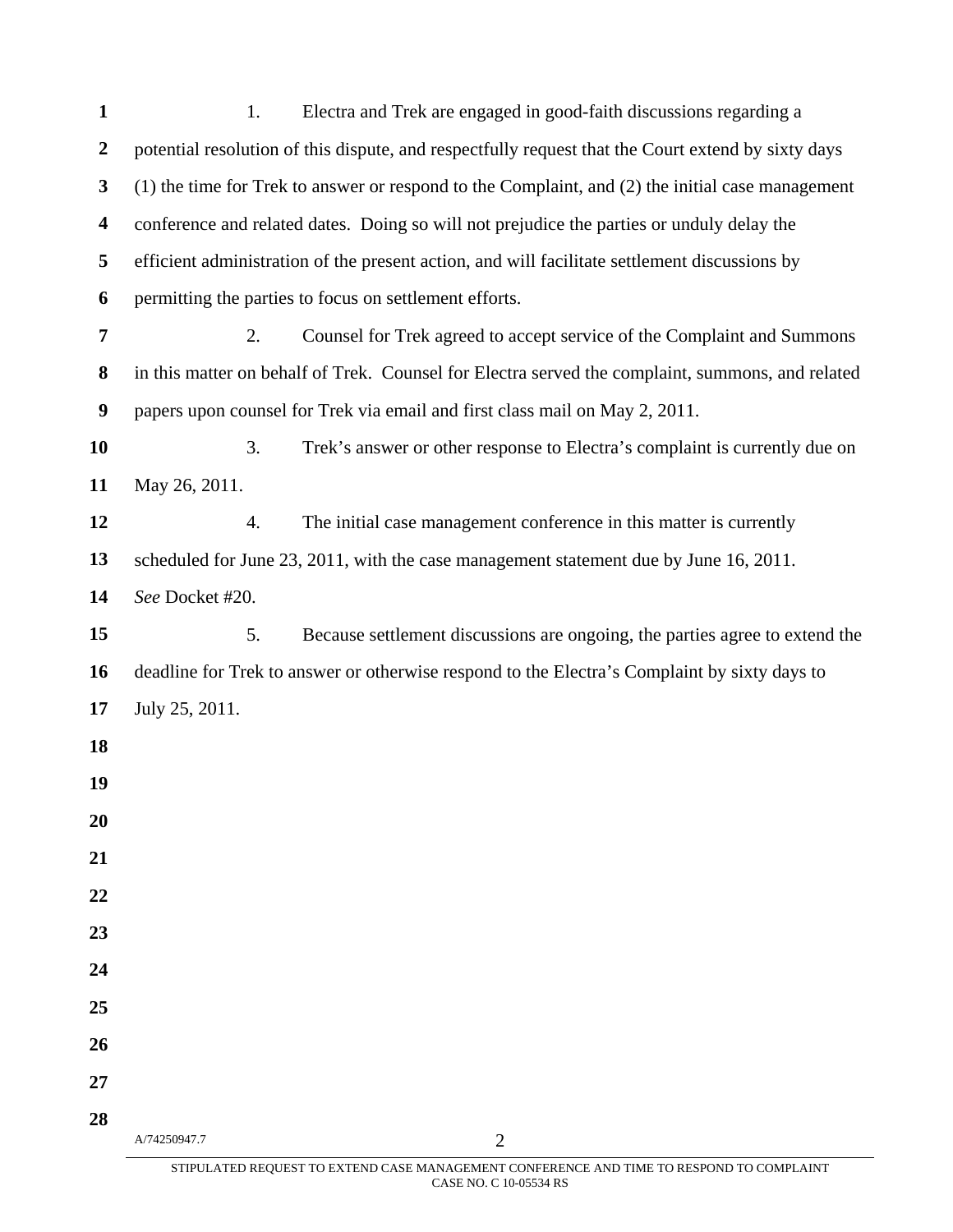**1**  6. Further, to conserve judicial resources, Electra and Trek jointly stipulate

**2**  and respectfully request that the initial case management conference be continued for sixty days, 25

- **3**  to August 22, 2011, or a date thereafter suitable for the Court; with associated dates similarly
- **4**  extended as follows:
- **5**

| 6               | <b>Date</b>                                                                                                                                      | <b>Event</b>                                                                                                                                                                                                                                                                     |  |
|-----------------|--------------------------------------------------------------------------------------------------------------------------------------------------|----------------------------------------------------------------------------------------------------------------------------------------------------------------------------------------------------------------------------------------------------------------------------------|--|
| 7<br>8          | 8/1/2011<br>Last day to:<br>meet and confer re: initial disclosures, early settlement, ADR<br>$\bullet$<br>process selection, and discovery plan |                                                                                                                                                                                                                                                                                  |  |
| 9               |                                                                                                                                                  | file ADR Certification signed by Parties and Counsel (form<br>$\bullet$<br>available at http://www.cand.uscourts.gov)                                                                                                                                                            |  |
| <b>10</b><br>11 |                                                                                                                                                  | file either Stipulation to ADR Process or Notice of Need for ADR<br>$\bullet$<br>Phone Conference (form available at<br>http://www.cand.uscourts.gov)                                                                                                                            |  |
| 12<br>13        | 78<br>8/15/2011                                                                                                                                  | Last day to file Rule 26(f) Report, complete initial disclosures or state<br>objection in Rule 26(f) Report and file Case Management Statement per<br>attached Standing Order re Contents of Joint Case Management<br>Statement (also available at http://www.cand.uscourts.gov) |  |
| 14              |                                                                                                                                                  |                                                                                                                                                                                                                                                                                  |  |
| 15              | 7.<br>The Court previously granted a motion to continue the initial case                                                                         |                                                                                                                                                                                                                                                                                  |  |
| 16              | management conference in this matter until April 21, 2011 (Docket #11), and granted a second                                                     |                                                                                                                                                                                                                                                                                  |  |
| 17              | motion to continue the initial case management conference in this case until May 5, 2011                                                         |                                                                                                                                                                                                                                                                                  |  |
| <b>18</b>       | (Docket #15). On April 6, 2011, the Court granted a motion extending the time limit for Electra                                                  |                                                                                                                                                                                                                                                                                  |  |
| 19              | to serve its Complaint upon Trek until May 5, 2011, and continuing the initial case management                                                   |                                                                                                                                                                                                                                                                                  |  |
| 20              | conference until May 26, 2011. Docket #19. On April 18, 2011, the Clerk issued a notice                                                          |                                                                                                                                                                                                                                                                                  |  |
| 21              | rescheduling the initial case management conference for June 23, 2011, with the case                                                             |                                                                                                                                                                                                                                                                                  |  |
| 22              |                                                                                                                                                  |                                                                                                                                                                                                                                                                                  |  |
| 23              | management statement due by June 16, 2011. Docket #20.                                                                                           |                                                                                                                                                                                                                                                                                  |  |
| 24              | IT IS HEREBY STIPULATED.                                                                                                                         |                                                                                                                                                                                                                                                                                  |  |
| 25              |                                                                                                                                                  |                                                                                                                                                                                                                                                                                  |  |
| 26              |                                                                                                                                                  |                                                                                                                                                                                                                                                                                  |  |
| 27              |                                                                                                                                                  |                                                                                                                                                                                                                                                                                  |  |
| 28              |                                                                                                                                                  |                                                                                                                                                                                                                                                                                  |  |
|                 | A/74250947.7                                                                                                                                     | 3                                                                                                                                                                                                                                                                                |  |